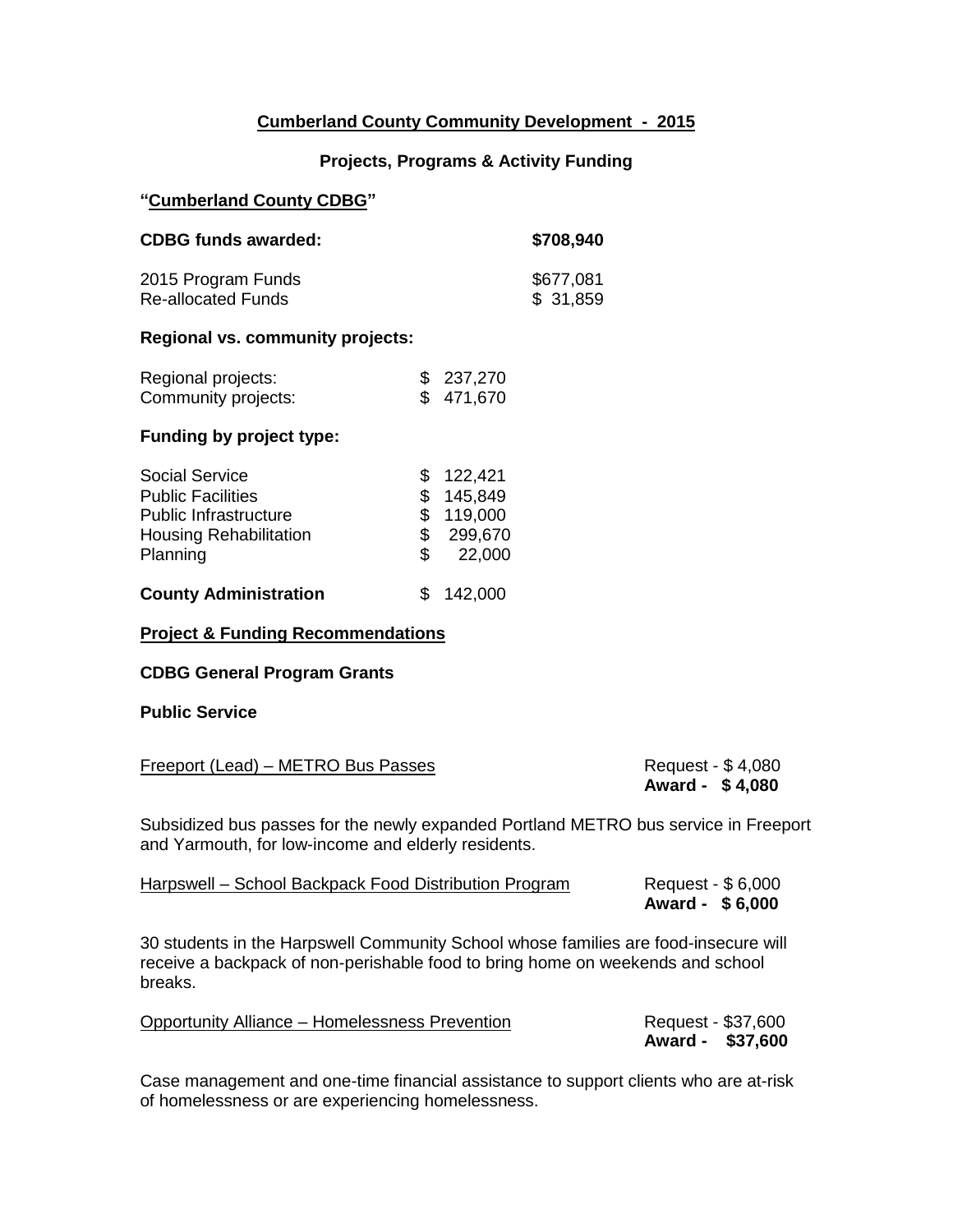| <b>Domestic Violence Prevention: Standish (Lead Community)</b> | Req |
|----------------------------------------------------------------|-----|
|----------------------------------------------------------------|-----|

#### uest - \$32,741 **Award - \$32,741**

Family Crisis Services proposes enhancing domestic violence prevention outreach efforts in four rural communities: Windham, Standish, Casco, and Raymond. Services would include assistance filing protective orders, safety planning, court and individual advocacy, support groups, public awareness events, and referrals to service providers.

| Westbrook – Community Policing Coordinator | Request - \$42,000 |
|--------------------------------------------|--------------------|
|                                            | Award - \$42,000   |

The City will hire a civilian community policing coordinator dedicated to the Brown Street neighborhood. The coordinator will be a neighborhood oriented resource and liaison to the police department.

## **Housing**

| Freeport – Home Insulation/Weatherization Program | Request - \$112,000 |
|---------------------------------------------------|---------------------|
|                                                   | Award - \$100,000   |
|                                                   |                     |

Basement and attic insulation for 20 low-income households in Freeport.

| Opportunity Alliance – Heating Improvement Program | Request - \$200,000 |
|----------------------------------------------------|---------------------|
|                                                    | Award - \$199,670   |

Since 2007, Cumberland County Community Development has provided funds to Opportunity Alliance (formerly PROP) to operate a housing rehabilitation program. This year's application would direct funds primarily to the repair and replacement of malfunctioning heating systems and secondarily to address serious safety and code violations. It is anticipated that 25 households will be assisted. County-sponsored application.

## **Public Facilities**

| Harpswell – Community Hall Renovations                                                     | Request - \$60,000<br>Award - \$60,000 |
|--------------------------------------------------------------------------------------------|----------------------------------------|
| Rehabilitation of the historic Bailey Island Library Hall, including repair/replacement of |                                        |

Rehabilitation of the historic Bailey Island Library Hall, including repair/replacement of windows and doors, a new water heater and furnace, outdoor lighting, walkway repairs, upgrading ADA accessibility, painting the exterior, and repairing the roof and chimney.

| Pownal – Mallett Hall Accessible Ramp Construction | Request - \$32,025 |
|----------------------------------------------------|--------------------|
|                                                    | Award - \$ 5,849   |

The Town will reconstruct its handicap access ramp to the Town Office and community hall.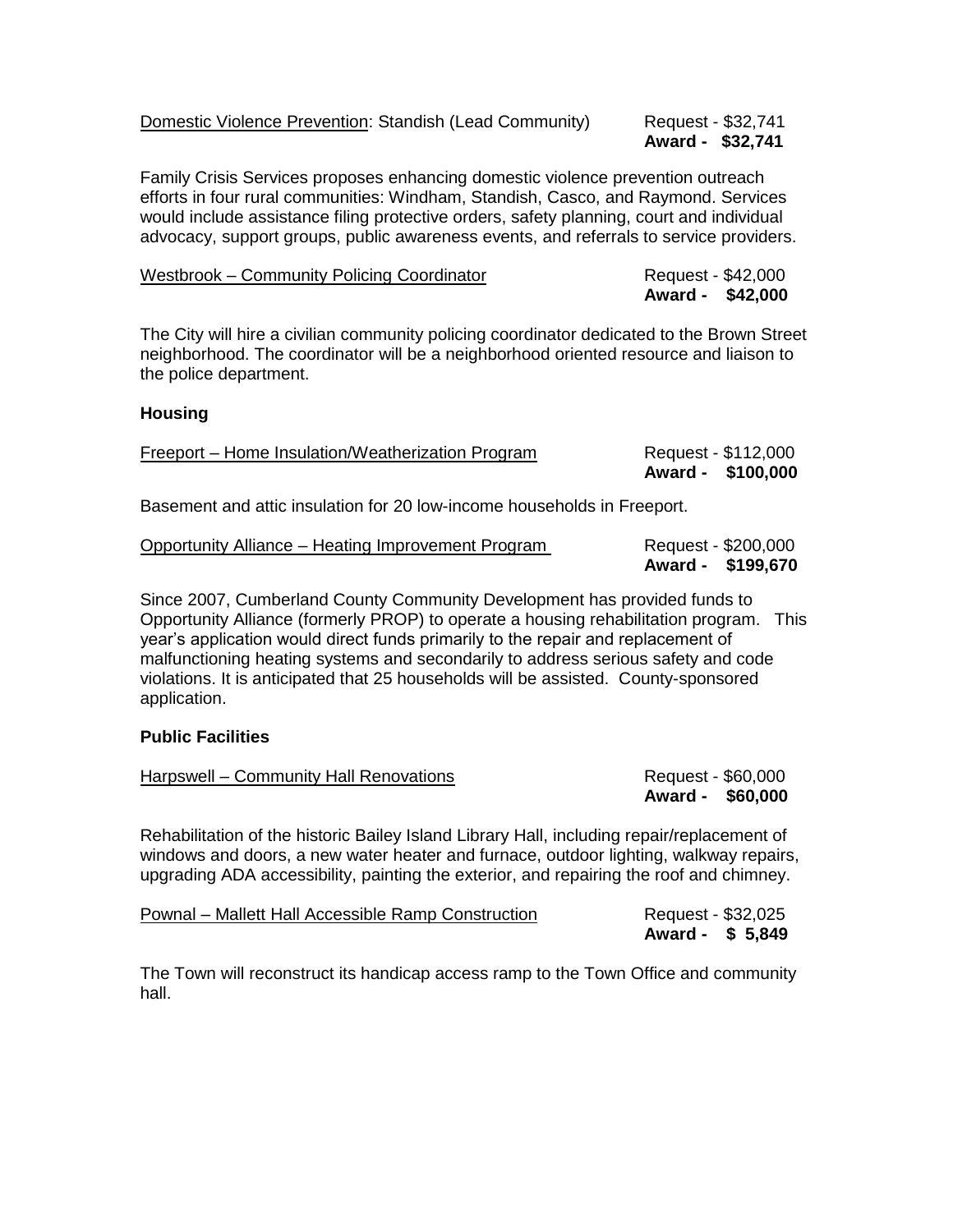## Westbrook – City Hall Accessibility Upgrades Request - \$80,000

**Award - \$80,000**

Reconfiguration of the Westbrook City Hall to allow for handicap accessibility, including ADA-compliant public bathrooms, and installation of an elevator to second-floor public meeting rooms.

## **Public Infrastructure**

| Scarborough - Sewer Line Extension | Request - \$119,000 |  |
|------------------------------------|---------------------|--|
|                                    | Award - \$119,000   |  |

Construction of public sewer infrastructure to facilitate a 13 lot Habitat for Humanity affordable housing development on Town-owned land at 75 Broadturn Road in Dunstan Corner neighborhood.

### **Planning**

| New Gloucester – Study for Public Works Facility | Request - \$ 20,000 |
|--------------------------------------------------|---------------------|
|                                                  | Award - \$16,000    |

This study would assess potential locations for a new Public Works facility to replace the current deficient and outdated facility that is located in a revitalization area.

| Yarmouth (Lead) – Senior Services Planning | Request - \$7,300 |
|--------------------------------------------|-------------------|
|                                            | Award - \$6,000   |

This project would evaluate Aging in Place models of senior living for communities with large senior populations. Activities would include establishing committees, evaluating community needs, developing programs, and holding a town forum.

### **Bridgton & South Portland Programs**

The program and activities conducted in the two set-aside communities of Bridgton and South Portland are integral components of the Cumberland County Community Development program. While not participants in the County application competition, their projects, activities, funds, planning, administration and regulatory compliance are integral components of the County's program.

### **Town of Bridgton:**

| 2015 Set-Aside Allocation<br>Reprogrammed Funds | \$185,375<br>-375 |
|-------------------------------------------------|-------------------|
| <b>Total Funds</b>                              | \$185,750         |
| Program Administration                          | \$30,000          |

The funds pay salaries, benefits and other administrative expenses for Community Development staff.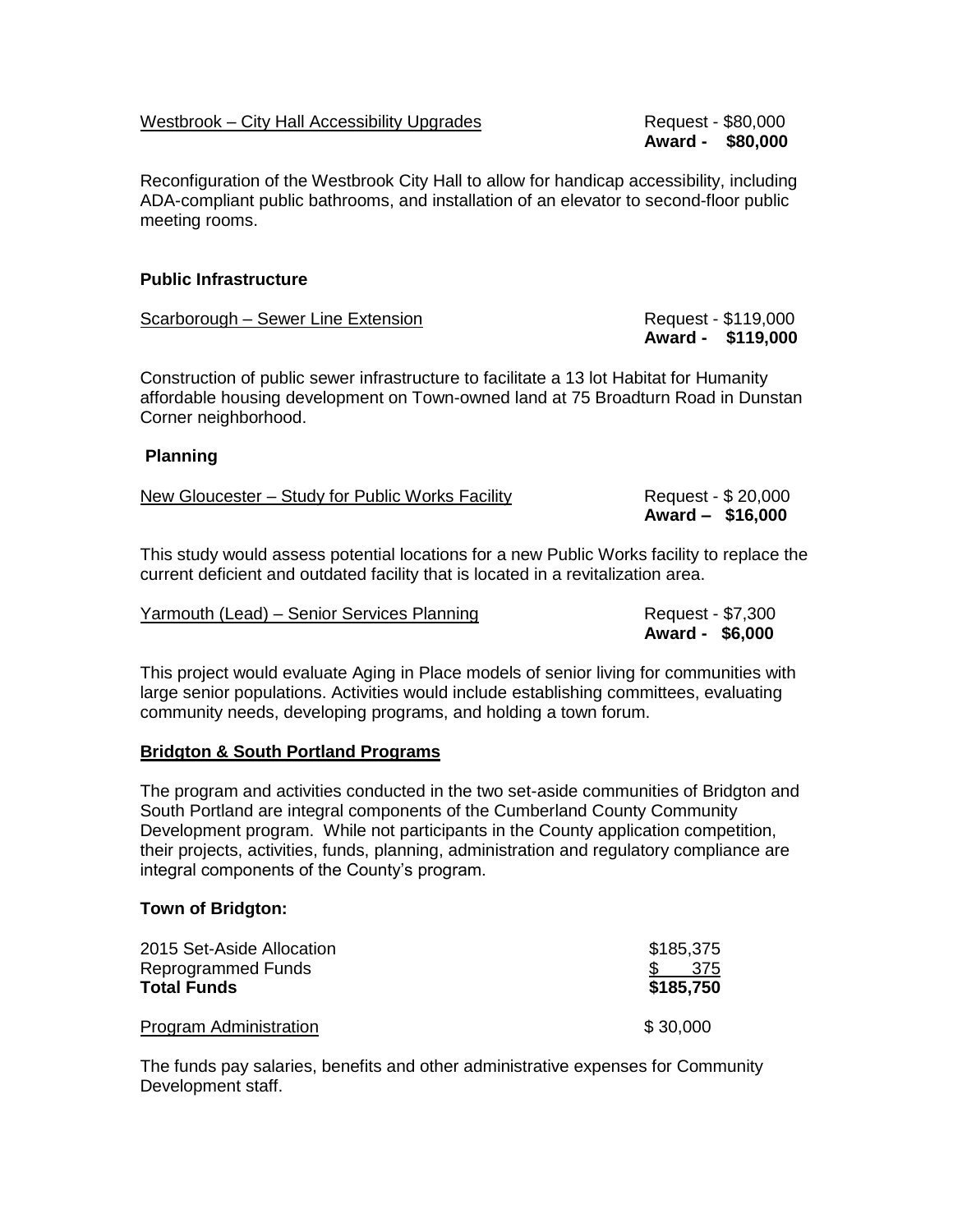| <b>Public Facilities</b>                                                                                                                                                                         |                                                         | \$127,950 |
|--------------------------------------------------------------------------------------------------------------------------------------------------------------------------------------------------|---------------------------------------------------------|-----------|
| <b>Community Center Façade</b><br><b>Highland Beach Bathrooms</b><br>Main Hill Parking Lot<br><b>Depot Street</b>                                                                                | \$<br>5,000<br>\$<br>68,000<br>30,000<br>\$<br>\$24,950 |           |
| <b>Public Services</b>                                                                                                                                                                           |                                                         | \$27,800  |
| <b>Emergency Fuel Assistance</b><br><b>Community Kettle Dinners Program</b><br><b>Community Center Navigator Program</b><br><b>Youth Recreation Scholarships</b><br>School Backpack Food Program | \$5,000<br>\$2,000<br>\$6,100<br>\$9,700<br>\$5,000     |           |

## **City of South Portland:**

| 2015 Set-Aside Allocation | \$411,945 |
|---------------------------|-----------|
| Reprogrammed Funds        | \$22,809  |
| <b>Total Funds</b>        | \$434,754 |

The City of South Portland continues to operate their CDBG program much as they did prior to relinquishing HUD Entitlement status in 2007. Coordination between South Portland and the County, particularly on administrative matters occurs on a regular and on-going basis. Maeve Pistrang serves as the Community Development Assistant in both Cumberland County and South Portland. South Portland finalized its selection of CDBG funded programs, projects and activities at a City Council meeting on March 16, 2015.

South Portland anticipates completing between 2 and 3 housing rehabilitation activities in the coming year.

#### Public Facilities/Infrastructure **\$325,431**

South Portland will provide funds for 7 activities: Redbank/Brickhill Neighborhood Improvements, Target Area Streetscapes, Clark Pond Trail Upgrades, Ferry Village Waterfront Access, Redbank Community Center Engineering, Redbank Park Phase II, and Redbank Community Garden.

#### Public Services  $$ 61,792$

Funds will be provided to 7 programs: Family Crisis Services; Bus Passes; Emergency Heating Assistance; Recreation Scholarships; Redbank Resource Hub Personnel; Meals-on-Wheels; and the South Portland Food Cupboard.

 $\text{Housing}$   $\text{\$ 15,000}$